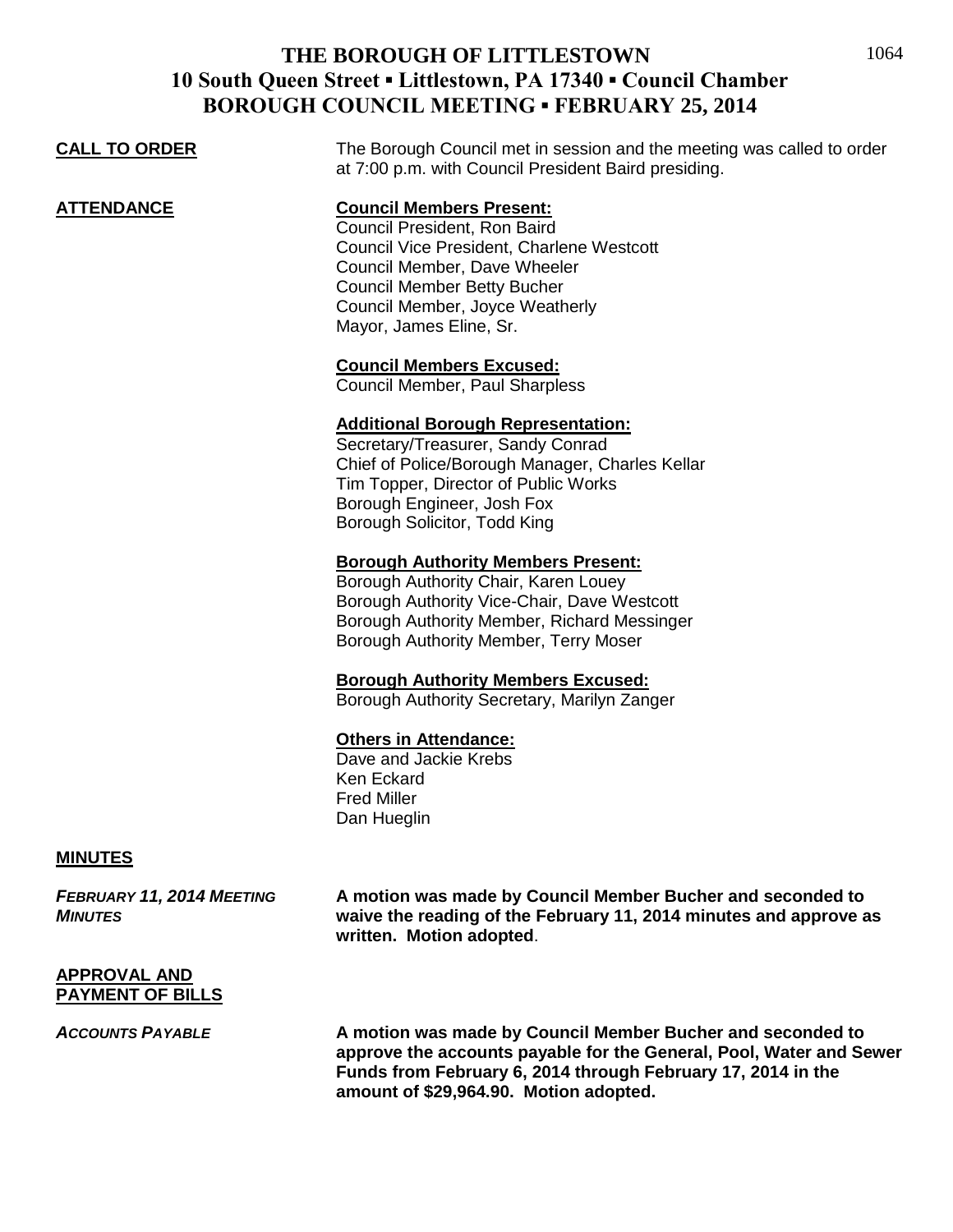1065

| <b>PAYROLL</b>                      | A motion was made by Council Member Bucher and seconded to<br>approve the payroll from February 6, 2014 through February 17, 2014<br>in the amount of \$42,447.31. Motion adopted.                                                                                 |
|-------------------------------------|--------------------------------------------------------------------------------------------------------------------------------------------------------------------------------------------------------------------------------------------------------------------|
| <b>REVENUE &amp; EXPENSE REPORT</b> | A motion was made by Council Member Bucher and seconded to<br>approve the Revenue and Expenditure report for January. Motion<br>adopted.                                                                                                                           |
| UNFINISHED BUSINESS                 |                                                                                                                                                                                                                                                                    |
| <b>CONFIDENTIALITY POLICY</b>       | There was no action taken on this since the review from the Labor<br>Attorney was not completed.                                                                                                                                                                   |
| <b>RECESS</b>                       | Council President Baird recessed the meeting of the Littlestown Borough<br>Council at 7:15pm for the meeting of the Borough Authority.                                                                                                                             |
| <b>BOROUGH AUTHORITY</b>            | The Borough Authority met in session and the meeting was called to order<br>at 7:15 p.m. with Borough Authority Chair, Louey presiding.                                                                                                                            |
| <b>PAYMENT NO. 13 - TAH</b>         | A motion was made by Borough Authority Vice-Chair Westcott and<br>seconded to approve the Application of Payment, Payment No. 13 to<br>T-A-H Construction for contract 12-1 in the amount of \$424,433.58.<br><b>Motion adopted.</b>                               |
| <b>PAYMENT NO. 12 - SWAM</b>        | A motion was made by Borough Authority Vice-Chair Westcott and<br>seconded to approve the Application of Payment, Payment No. 12 to<br>Swam Electric for contract 12-2 in the amount of \$68,819.23. Motion<br>adopted.                                            |
| <b>PAYMENT NO. 4 - DAVIDSON</b>     | A motion was made by Borough Authority Vice-Chair Westcott and<br>seconded to approve the Application of Payment, Payment No. 4 to<br>Davidson H & C for contract 12-3 in the amount of \$41,536.12. Motion<br>adopted.                                            |
| <b>CHANGE ORDER 4 - TAH</b>         | A motion was made by Borough Authority Vice-Chair Westcott and<br>seconded to approve Change Order No. 4 for contract 12-1 for a<br>decrease in the contract price of \$42,650.00. Motion adopted.                                                                 |
| <b>PENNVEST PAYMENT REQUEST</b>     | A motion was made by Borough Authority Vice-Chair Westcott and<br>seconded to approve Pennvest Payment Request No. 7 in the amount<br>of \$242,335.92. Authority Chair Louey stated that this was non-agenda<br>item and asked for public comment. Motion adopted. |
| <b>ADJOURN</b>                      | Borough Authority Vice-Chair Westcott made a motion to adjourn the<br>meeting of the Littlestown Borough Authority. Motion adopted.                                                                                                                                |
|                                     | The meeting of the Littlestown Borough Authority was adjourned at<br>7:18pm.                                                                                                                                                                                       |
| <b>RECONVENE</b>                    | The meeting of the Littlestown Borough Council was reconvened at<br>7:18pm.                                                                                                                                                                                        |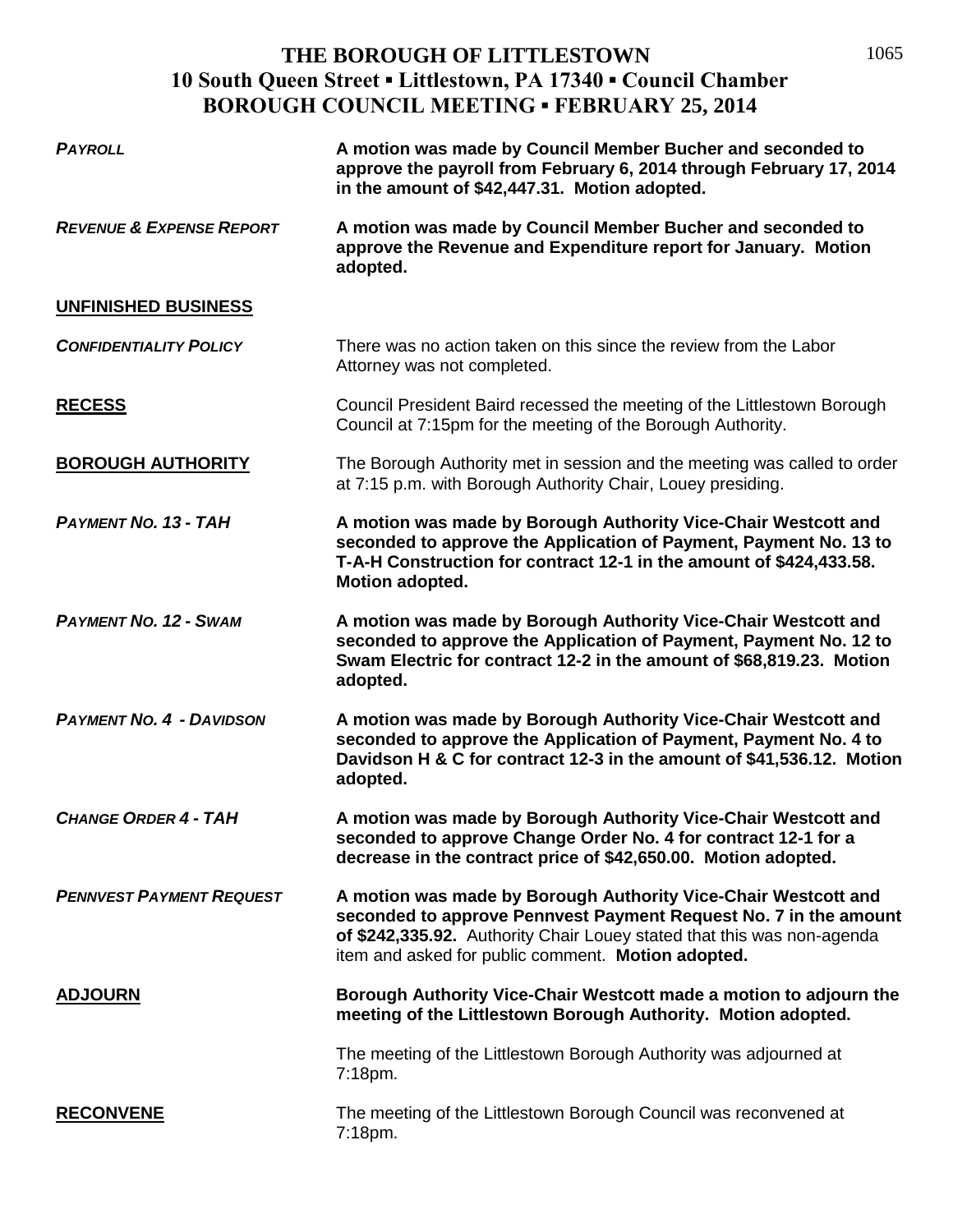#### **NEW BUSINESS**

| <b>DAVE KREBS</b>                             | Mr. Dave Krebs came before Council with a suggestion that when plowing<br>Rita Maria Avenue and/or any other Borough Street to use the state<br>requirements of leaving a 10' wide opening. Rita Maria is 40' wide so if<br>the Borough plowed a 30' wide opening then it would leave 5' feet on each<br>side which would eliminate the snow being plowed onto the sidewalks.<br>Borough Manager Kellar stated that normally the public works crew does<br>not normally plow close to the curb but if there are multiple storms being<br>called within a few days of each other then the public works crew is<br>directed to plow as close to the curb as possible. However the Borough<br>will take Mr. Krebs concern into consideration. |
|-----------------------------------------------|--------------------------------------------------------------------------------------------------------------------------------------------------------------------------------------------------------------------------------------------------------------------------------------------------------------------------------------------------------------------------------------------------------------------------------------------------------------------------------------------------------------------------------------------------------------------------------------------------------------------------------------------------------------------------------------------------------------------------------------------|
| <b>103RD ANNUAL PSAB</b><br><b>CONFERENCE</b> | A motion was made by Council Member Bucher and seconded to<br>approve Council Member Dave Wheeler to attend the 103rd Annual<br>PSAB Conference. Motion adopted.                                                                                                                                                                                                                                                                                                                                                                                                                                                                                                                                                                           |
| <b>LAPTOP AGREEMENT</b>                       | A motion was made by Council Member Bucher and seconded to<br>approve the Laptop Agreement. Motion adopted.                                                                                                                                                                                                                                                                                                                                                                                                                                                                                                                                                                                                                                |
| <b>PAYMENT NO. 13 - TAH</b>                   | A motion was made by Council Member Bucher and seconded<br>to approve the Application of Payment, Payment No. 13 to T-A-H<br>Construction for contract 12-1 in the amount of \$424,433.58. Motion<br>adopted.                                                                                                                                                                                                                                                                                                                                                                                                                                                                                                                              |
| <b>PAYMENT NO. 12 - SWAM</b>                  | A motion was made by Council Member Bucher and seconded<br>to approve the Application of Payment, Payment No. 12 to Swam<br>Electric for contract 12-2 in the amount of \$68,819.23. Motion<br>adopted.                                                                                                                                                                                                                                                                                                                                                                                                                                                                                                                                    |
| <b>PAYMENT NO. 4 - DAVIDSON</b>               | A motion was made by Council Member Bucher and seconded<br>to approve the Application of Payment, Payment No. 4 to Davidson H<br>& C for contract 12-3 in the amount of \$41,536.12. Motion adopted.                                                                                                                                                                                                                                                                                                                                                                                                                                                                                                                                       |
| <b>CHANGE ORDER 4 - TAH</b>                   | A motion was made by Council Member Bucher and seconded<br>to approve Change Order No. 4 for contract 12-1 for a decrease in the<br>contract price of \$42,650.00. Motion adopted.                                                                                                                                                                                                                                                                                                                                                                                                                                                                                                                                                         |
| <b>PENNVEST PAYMENT REQUEST</b>               | A motion was made by Council Member Bucher and seconded to<br>approve Pennvest Payment Request No. 7 in the amount of<br>\$242,335.92. Council President Baird stated that this was non-agenda<br>item and asked for public comment. Motion adopted.                                                                                                                                                                                                                                                                                                                                                                                                                                                                                       |
| American Legion                               | The American Legion presented plans to the Borough Office in 2013. The<br>plan was for an addition to add a bathroom onto the existing building. The<br>Planning Commission made a recommendation in 2013 for approval<br>however when Council received the information it was found that the<br>addition would not meet the current zoning requirements and under the<br>advice of the attorney and recommendation from our Borough Engineer<br>the American Legion was sent a letter informing them that they needed to<br>apply to the Zoning Hearing Board to request a variance.                                                                                                                                                      |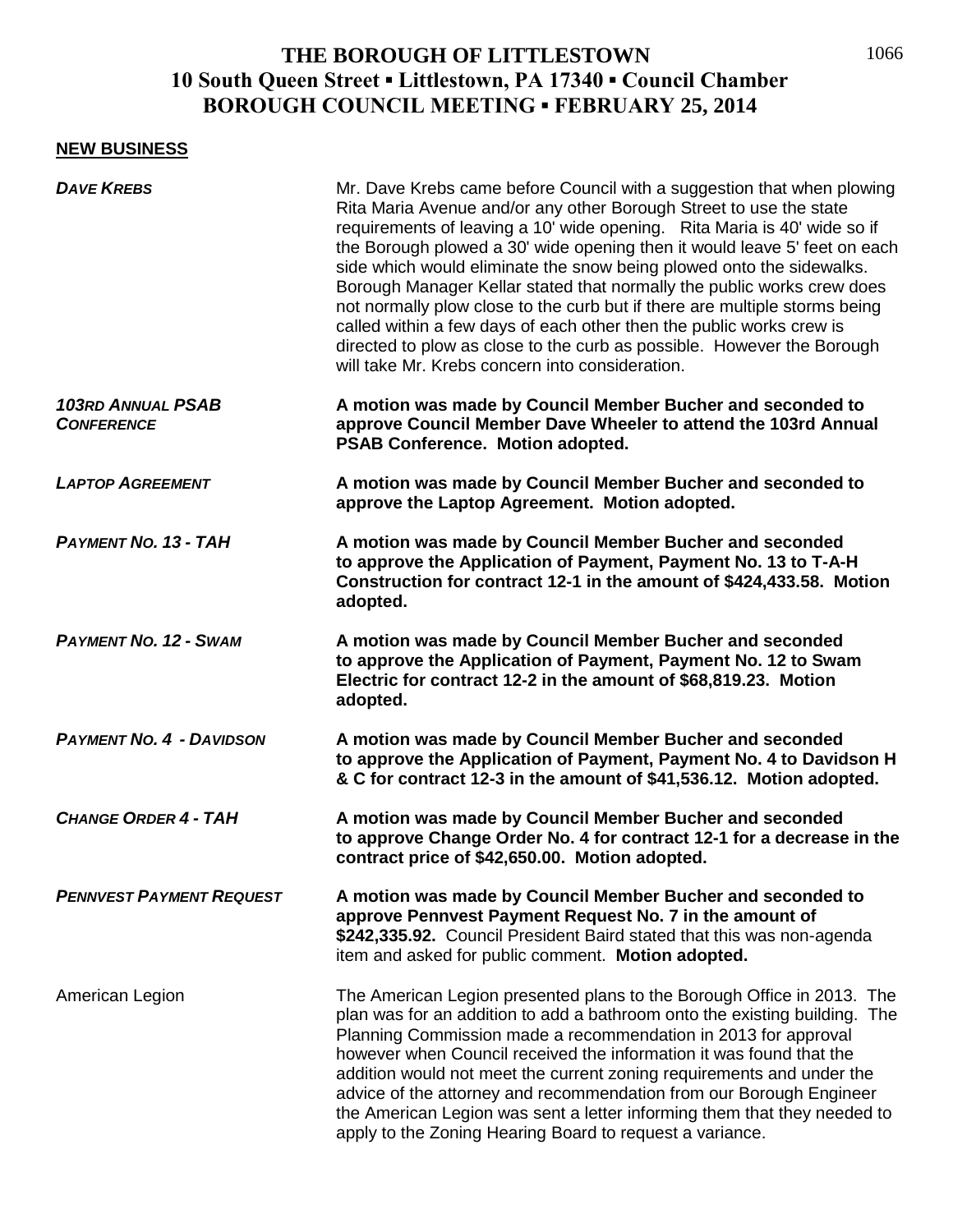|                                    | The representatives from the Legion came to the meeting and expressed<br>concerns regarding having to get a zoning variance. They stated that the<br>current building was built before zoning was put into place therefore the<br>addition would fall under the current conditions of the existing building.<br>There was also a great concern of the \$500 application fee. The Legion<br>asked if that fee could be waived. |
|------------------------------------|-------------------------------------------------------------------------------------------------------------------------------------------------------------------------------------------------------------------------------------------------------------------------------------------------------------------------------------------------------------------------------------------------------------------------------|
|                                    | Borough Solicitor King informed the Legion that the current building is<br>grandfathered in however any additions or modifications being done to the<br>building would have to meet the current zoning requirements because they<br>are not grandfathered in.                                                                                                                                                                 |
|                                    | Council President Baird informed the Legion that if they waived the fee for<br>them then they would have to waive the fee for everyone. Council<br>Member Wheeler also stated that the Borough not only has to follow their<br>code but there are also stipulations in the Municipal Planning Code that<br>needs to be followed.                                                                                              |
|                                    | The main issue was the fee of the \$500 that the Legion would have to pay<br>to cover the cost of the Zoning Hearing Board Attorney, advertising<br>expenses and the stenographer.                                                                                                                                                                                                                                            |
|                                    | Mr. McKean informed the Legion that there really was no way for Council<br>to waive the zoning requirements therefore there was no way for the<br>Legion to get around not going through the Zoning Hearing Board. Mr.<br>McKean did not want to see the fee cause ill feelings between the Council<br>and the Legion therefore he offered to pay the fee for the Legion.                                                     |
|                                    | The American Legion representatives accepted the offer and informed<br>Council that they would be submitted their Zoning Hearing Board<br>application.                                                                                                                                                                                                                                                                        |
| <b>PRESENTATION OF TAPPING FEE</b> | Adrienne M. Vicari with HRG gave a presentation of the Draft Tapping<br>Fee.                                                                                                                                                                                                                                                                                                                                                  |
| <u>RECESS</u>                      | Council President Baird recessed the meeting of the Littlestown Borough<br>Council at 9:00pm.                                                                                                                                                                                                                                                                                                                                 |
| <b>RECONVENE</b>                   | The meeting of the Littlestown Borough Council was reconvened at<br>9:10pm.                                                                                                                                                                                                                                                                                                                                                   |
| <b>ED SANTAMARIA INCREASE</b>      | A motion was made by Council Vice-President Westcott and<br>seconded to approve increase in salary for Ed Santamaria from<br>\$16.35/hr to \$17.00/hr. Council President Baird stated that this was a<br>non-agenda item and asked for public comments. Motion adopted.                                                                                                                                                       |